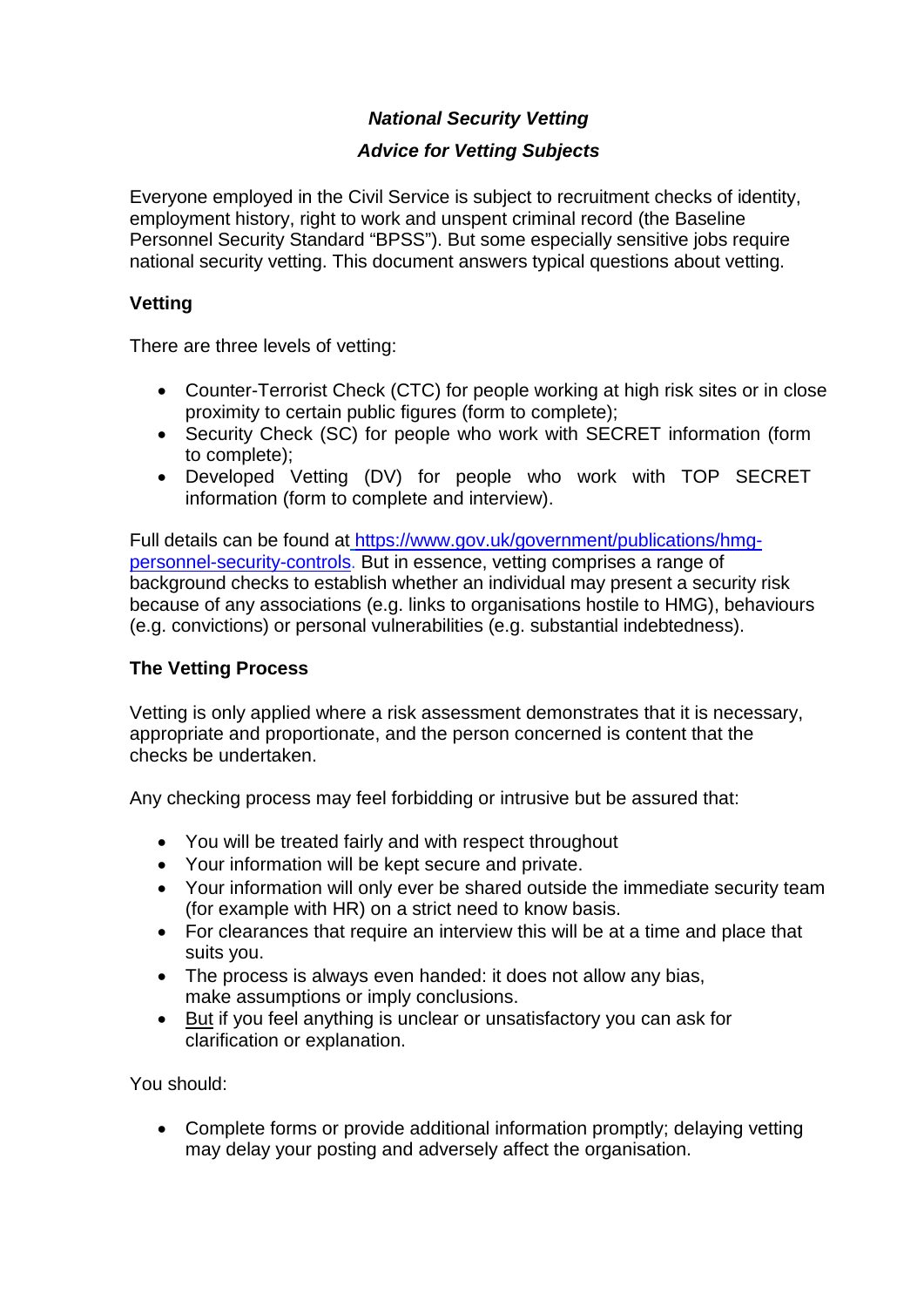• Answer all questions honestly: misleading or concealing information can be grounds to refuse or withdraw an existing clearance.

You will be informed of your vetting decision as quickly as possible. In the event of an adverse decision you will be advised of how to appeal.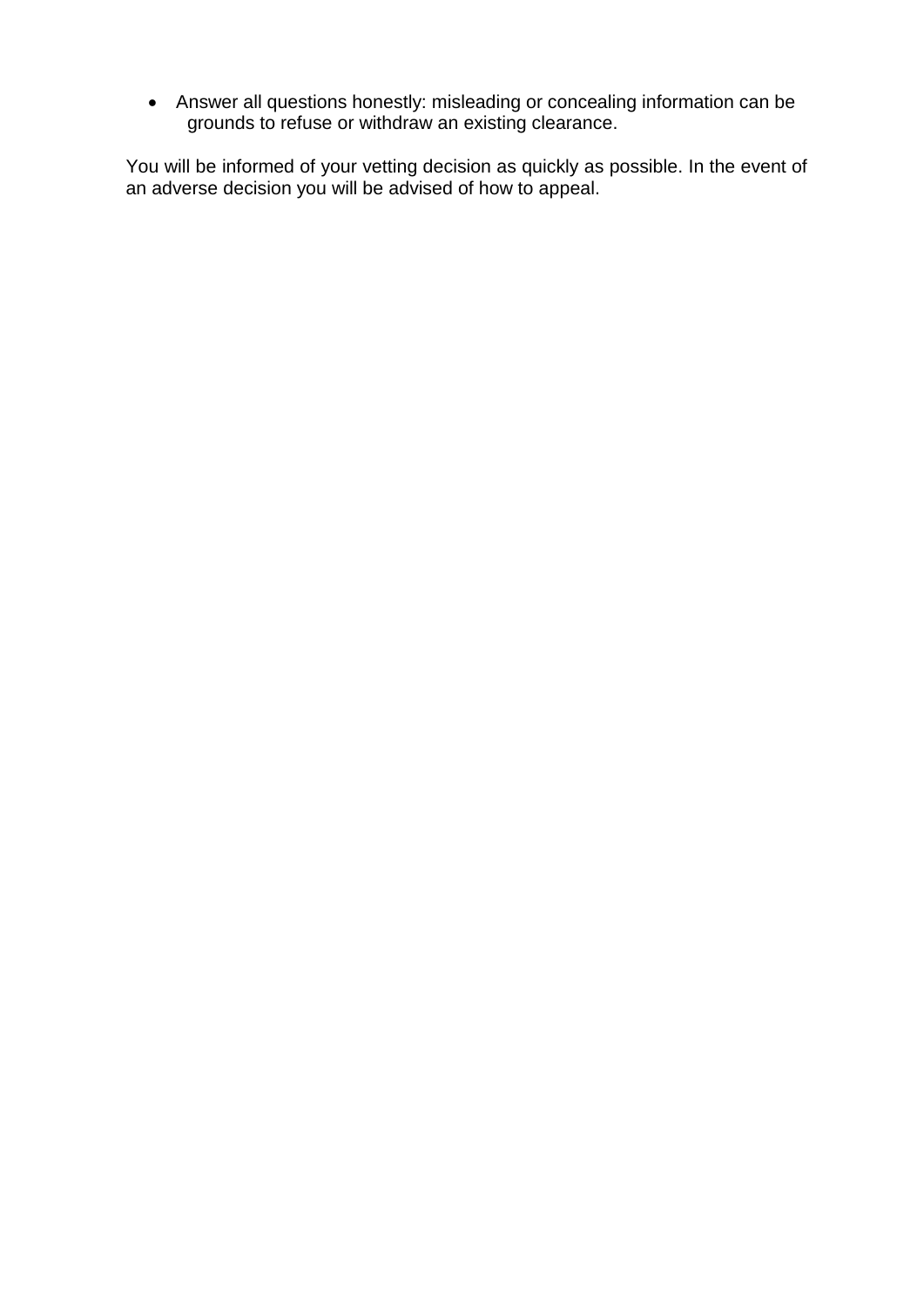### **Do I have to be vetted?**

No one has to be vetted, though certain jobs require it and this will be clearly stated in the vacancy notice. If you apply for such a post you will need to be vetted but you can change your mind at any time during the process.

### **How confidential is vetting?**

Your information will be handled in complete confidence by the vetting organisation, and only by individuals in your employer's organisation who are responsible for and trained to manage security matters. Information would only be shared more widely if for example it pertained to any legal proceedings. If you are worried about confidentiality, please contact your vetting sponsor for advice.

UKSV has published a privacy notice that explains who we share your information with, who the data controllers are and what rights you have. It tells you how you can go about raising a query or how, if you are not satisfied with the way in which we are processing y[our personal data, you can make a complaint. You can read this](https://www.gov.uk/government/publications/national-security-vetting-privacy-notice) [privacy notice at https:/](https://www.gov.uk/government/publications/national-security-vetting-privacy-notice)/www.gov.uk/government/publications/national-securityvetting-privacy-notice.

#### **Do I need to provide medical information?**

You will be required to complete a health declaration. For access to the most sensitive information (SECRET and TOP SECRET) the vetting process has to take account of certain medical conditions, for example psychological complaints that could affect an individual's judgment. Again, any medical information will be treated in strict confidence.

#### **What financial information will you need?**

For SC and DV clearances we need to check that you are not carrying unduly large debts or otherwise have a financial past (e.g. living beyond your means) that could leave you open to external pressure like bribery. At DV we will also need to understand how you manage your money and overall household finances to get a complete picture of your lifestyle and habits (by asking for information such as bank account and mortgage statements). Routine debts such as mortgages, loans or credit card bills will not normally be cause for concern. Every case is judged on its own merits.

#### **Is a criminal record a bar to security clearance?**

Every case will be considered individually. It is important to be completely honest about any offences you have committed in the past. Having a criminal record is not an automatic bar; we will take proper account of the nature of the offence, when it happened, and if there is any indication of ongoing criminal activity or associations.

### **I have been vetted before – do I have to provide the same information again?**

We are working to improve the user experience, to deliver a more effective digital service. However sometimes we have to ask for the information again, especially if it may have changed.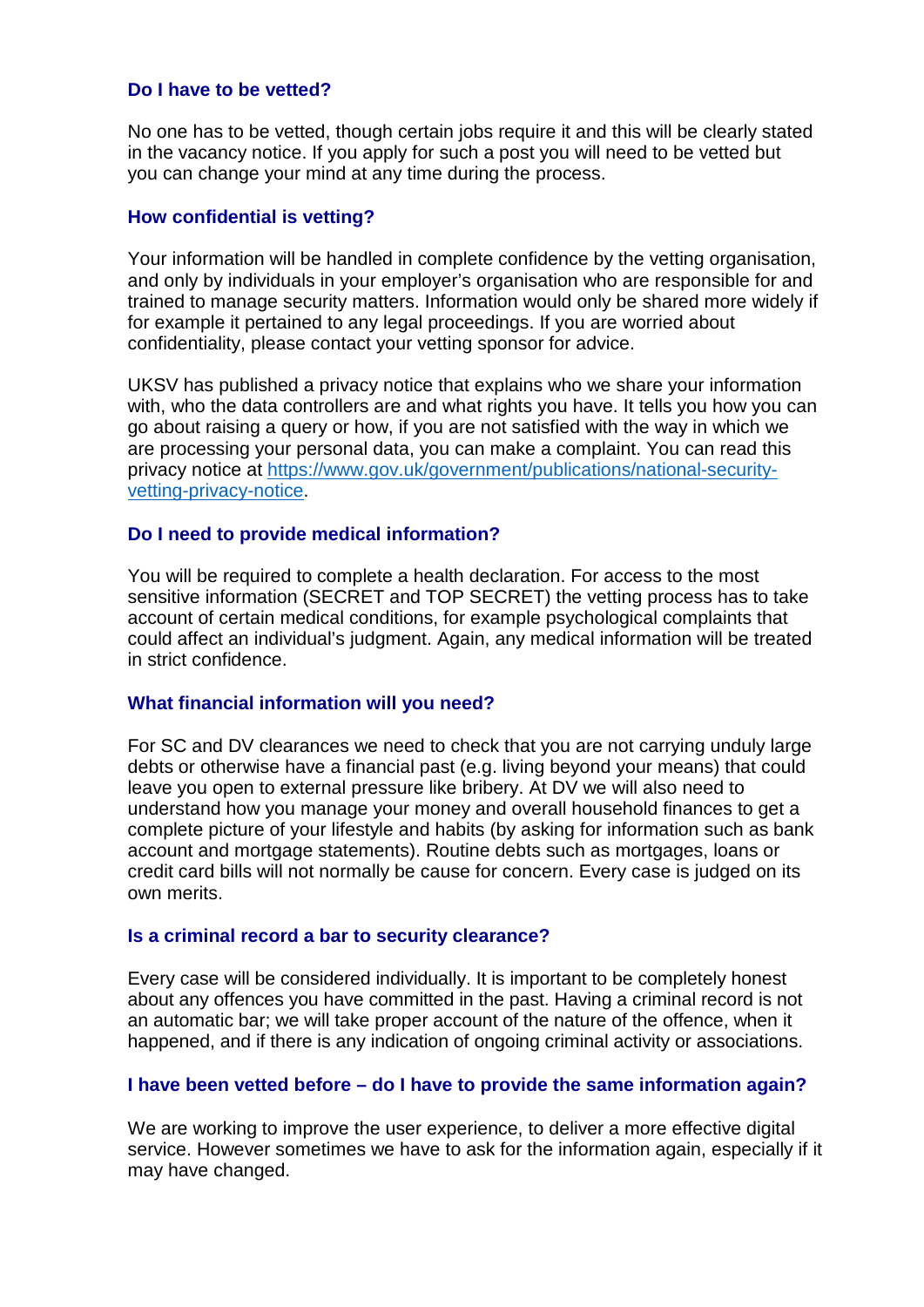## **Do I need to be a British citizen or to have lived in the UK to be vetted?**

Some especially sensitive posts, for example in the Security and Intelligence Agencies, are reserved for UK nationals; and certain categories of information may be restricted to UK nationals too. But generally, nationality is not a bar to security clearance though to be vetted we will usually expect a reasonable period of residency in the UK so that meaningful checks can be undertaken.

Further information is available here:

- <https://www.gov.uk/government/publications/nationality-rules>
- <https://www.gov.uk/browse/visas-immigration/work-visas>

## **For Developed Vetted candidates**

## **What will I be asked at the interview?**

The Vetting Officer will want to build up a complete picture of you, so expect the interview to cover most aspects of your life. We have to consider your loyalty, honesty and reliability, and whether you could be at risk of bribery or blackmail. We will ask you about your wider family background (relationships and influences), past experiences, health, sexual relationships and behaviour, drinking habits, experience of drug taking, financial affairs, general political views, hobbies, foreign travel etc. The interview will be searching, but it is not an interrogation and should not feel like one. Some of the questions may feel intrusive, but need to be asked so that HMG can be assured that it can trust you with very sensitive information that you could be actively targeted for. The Vetting Officers are very experienced and will not be easily shocked or surprised so be honest and straightforward. Full disclosure will allow us to properly weigh risks, but withholding or misleading will invariably lead to a clearance being refused.

### **Where will I be interviewed?**

We normally carry out interviews at work, during working hours. You may request to be interviewed at home, and the Vetting Officer will try to do this if possible.

## **What documents will I need to take to the interview?**

The Vetting Officer will provide you with a list of documents and information to bring along, including your passport and financial records. Most should be originals, but we do accept print out of online bank statements. If you don't provide us with these documents straight away, it will take us longer to process your clearance.

## **Can I bring a friend, relative or advocate to the interview?**

Because of the sensitive nature of the interview, most people prefer to be interviewed alone. It would be unusual to rely on another individual during this process but if there are special circumstances this should be discussed in advance with your vetting officer